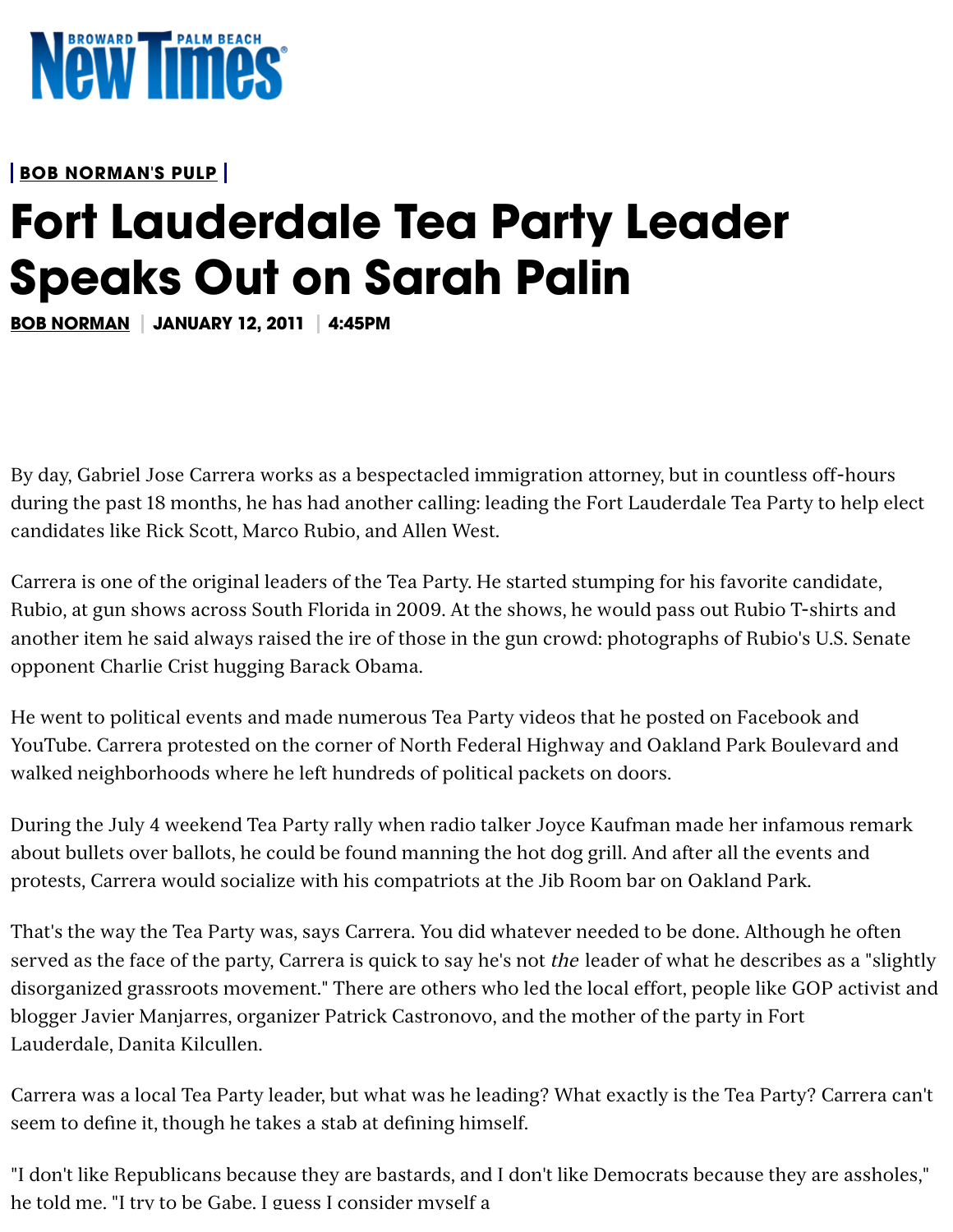here to be Gabe. I try to be  $G$  and  $\mathcal{A}$  and  $\mathcal{A}$ 

constitutional conservative."

The Tea Party itself has never been properly defined it, least of all those who identify with it. It manifested itself during the last election cycle as a loud and amorphous storm on the face of U.S. politics, full of sweeping and often vicious rhetoric, loud speeches by fringe folks, and a dime-store brand of "I'm More American Than You" patriotism.

The movement is political backlash personified (with a Toby Keith soundtrack). It's known much better for what it despises -- immigration, Barack Obama, health-care reform, regulations of all kinds, liberals, and Democrats -- than anything it stands for.

So I turned to Carrera to find out what the Tea Party really is -- and after several hours of interviews, it turns out that, like the movement itself, Carrera is a mass of seeming contradictions.

He's a former criminal gang member and drug addict who found God in what he describes as a jailhouse miracle. He was ordained as a Pentecostal minister by Ohio televangelist Rod Parsley in his late 20s and became a fundamentalist missionary. Even later in life, he went back to college and graduated from Nova Southeastern University Law School in 2005. But he still remains a fire-and-brimstone believer in what he calls "God's law."

A first-generation Cuban-American, he's stringently anti-immigration while at the same time representing illegal immigrants in court. He's deadset against Mexican immigration and was an early proponent of the wall on the border, but he supports opening the doors for Venezuelan immigrants who want to get away from leftist dictator Hugo Chavez.

He's greatly opposed to health-care reform, decrying government involvement in insuring people. Yet he and his wife can't afford health insurance while his kids -- you guessed it -- get health care through a State of Florida program.

He has a tattoo of Confederate flag on his body (he won't say where) but says he didn't put it there in honor of the pro-slavery Confederacy but because he identifies himself as a rebel. Ideologically he's the polar opposite of John Lennon, but he listens to classic Beatles songs like "Revolution" and "Helter Skelter" to get himself pumped up for political action.

Carrera is a big fan of right-wing pundits and radio talkers, with his favorites being Glenn Beck, Michael Savage, and Rush Limbaugh, in that order. He's also a friend of and believer in Joyce Kaufman. He was of course there for Kaufman's speech (grilling the dogs) during which she proposed bullets as a political remedy. And Carrera said he had a visceral reaction to those words. "I was like, 'Hell yeah!'" he told me. "Is Gabriel Carrera going to run down the street and start shooting any government official? No. I think that statement is more symbolic. It says we can change our government."

He said those words prior to the Tucson shooting that targeted U.S. Rep. Gabrielle Giffords shooting, and